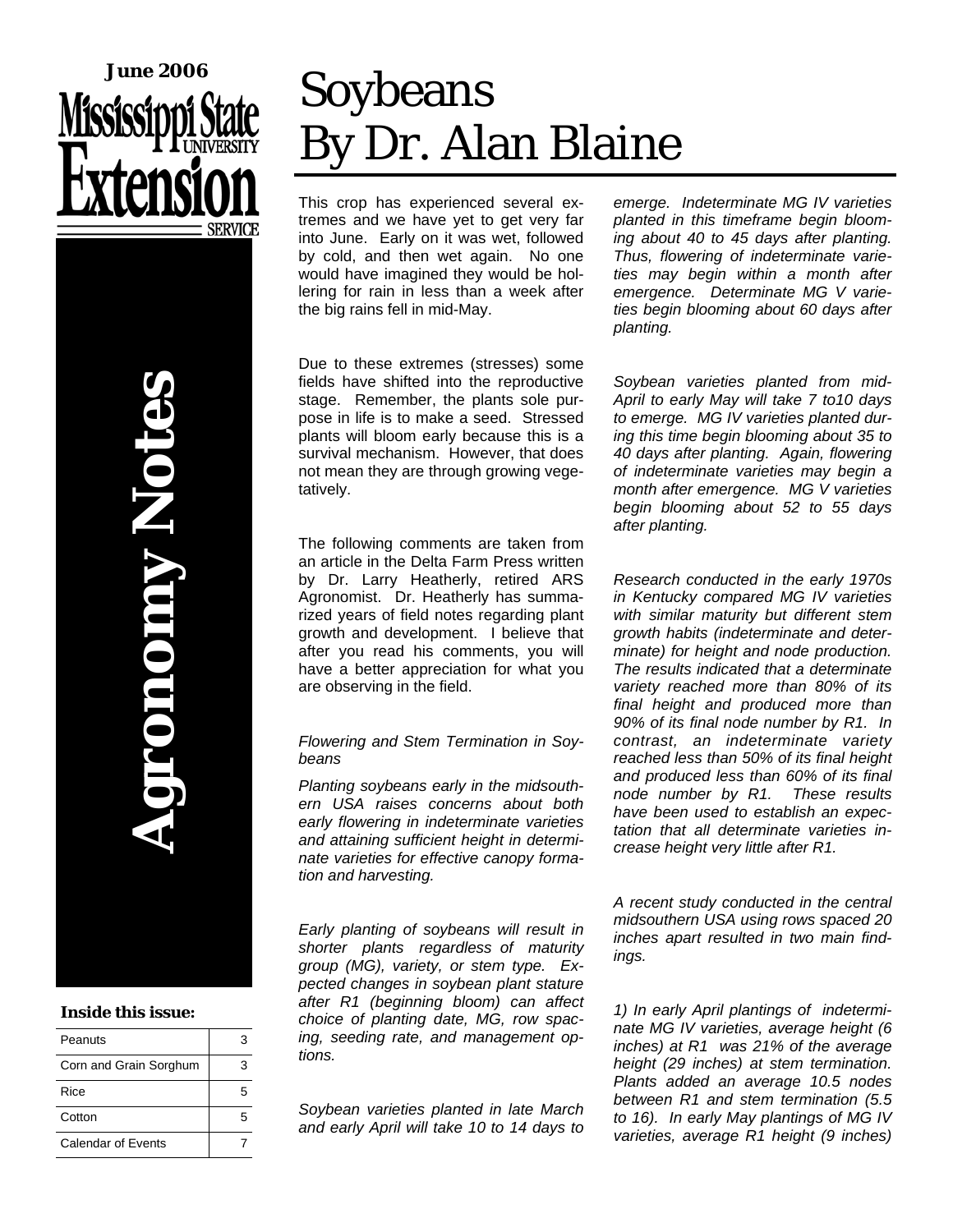*was 24% of the 37-inch average height at stem termination. Plants again added an average 10.5 nodes (7.5 to 18) between R1 and stem termination.* 

*2) In early April plantings of MG V determinate varieties, plants averaged 65% as tall at R1 (15.5 inches) as at stem termination (24 inches). Plants added an average 3 nodes between R1 and stem termination. In early May plantings of MG V varieties, R1 average height (19.5 inches) was 64% of the 30.5-inch average height at stem termination. An average 4 additional nodes were added between R1 and stem termination. Canopy closure of MG V varieties grown in 20-inch-wide rows had not been achieved at R1 regardless of planting date.* 

*The above findings lead to two conclusions. 1) Indeterminate varieties grown in the midsouthern US will be short at R1, but should average at least a fourfold increase in height from beginning bloom to stem termination and more than double at-flowering number of nodes. 2) Determinate varieties grown in the midsouthern US should increase height by at least 50% from beginning bloom to stem termination and increase number of nodes by at least 3. These growth increases in determinate varieties result in canopy closure by stem termination time regardless of planting date.* 

We are continuing to monitor the state for soybean rust. Our sentinel plots are all in the reproductive stage and in addition we are looking at kudzu and other production fields. Reports indicate that urediniospore production in areas where it overwintered is still very low. At this time

there is no rust in Mississippi or on soybeans anywhere in the continental United States. The following are reports from Alabama and Mexico:

• May 23, 2006: As of May 18, soybean rust has not been found in any sentinel plots, including the 22 sentinel plots in Ala-

bama—a primary watch state for movement of disease causing spores. "So far the disease hasn't even moved in the kudzu patches that we are monitoring," notes Auburn University Plant Pathologist Ed Sikora. On May 18, Sikora checked kudzu patches and found only seven lesions in five patches. Soybean rust over-wintered in kudzu as far north as Montgomery, Ala., but the Auburn Scientist says as of mid-May the virus just hasn't moved at all. *Farm Press Editorial Staff.*

"*To access Louisiana and Mississippi up-dates dial 1-800-516-0865".*

May 30, 2006: A bout of Asian soybean rust left more than 20 soybean seed growers near Tampico, Mexico unexpectedly dealing with the disease. About 320 hectares, or 650 acres, were affected, resulting in defoliation and potential large yield losses. ASR infections began in January but became increasingly noticeable in March and April. "It caught these particular growers by surprise, and it hit them pretty hard," says Dr. Marty Wiglesworth, Syngenta technical brand manager, fungicides." *The Corn and Soybean Digest.*

As an additional service, e-mail updates are available regarding rust as well as a 1-800 number for up-dates in Louisiana and Mississippi.

Growers interested in Asian Soybean Rust e-mail alerts should log on to http://www.sbrusa.net/. At the top right hand corner of the web page, there is a link that you can click on with your mouse called "Sign Up For Alerts" in red text. Click on this link and a dialog box will appear. In this box, you will need to fill in your e-mail address and regio n in which you are interested. If you are interested in all areas, you will need to sign up for the "National" region. This will provide you with alerts for other areas of the country. Alerts will be sent to the e-mail account that was provided.

Growers will receive an email alert once a county has a positive confirmation of Asian Soybean Rust. This alert will say that a county has been turned red or red checked. Red means that a positive confirmation of Asian Soybean

> Rust has been made in that county. Red checked means that a positive confirmation of Asian Soybean Rust has been made in that county and has been destroyed to prevent the further production of inoculum. The grower will need to return to http://www.sbrusa.net/ to get further information on the positive detection.

In addition, you will now be able to obtain state up-dates for Louisiana and Mississippi concerning ASR. This will be available June 1, 2006. This 1-800 number allows you to obtain the latest information of where ASR is environmental conditions, and management options. To access Louisiana and Mississippi up-dates dial **1-800-516-0865.**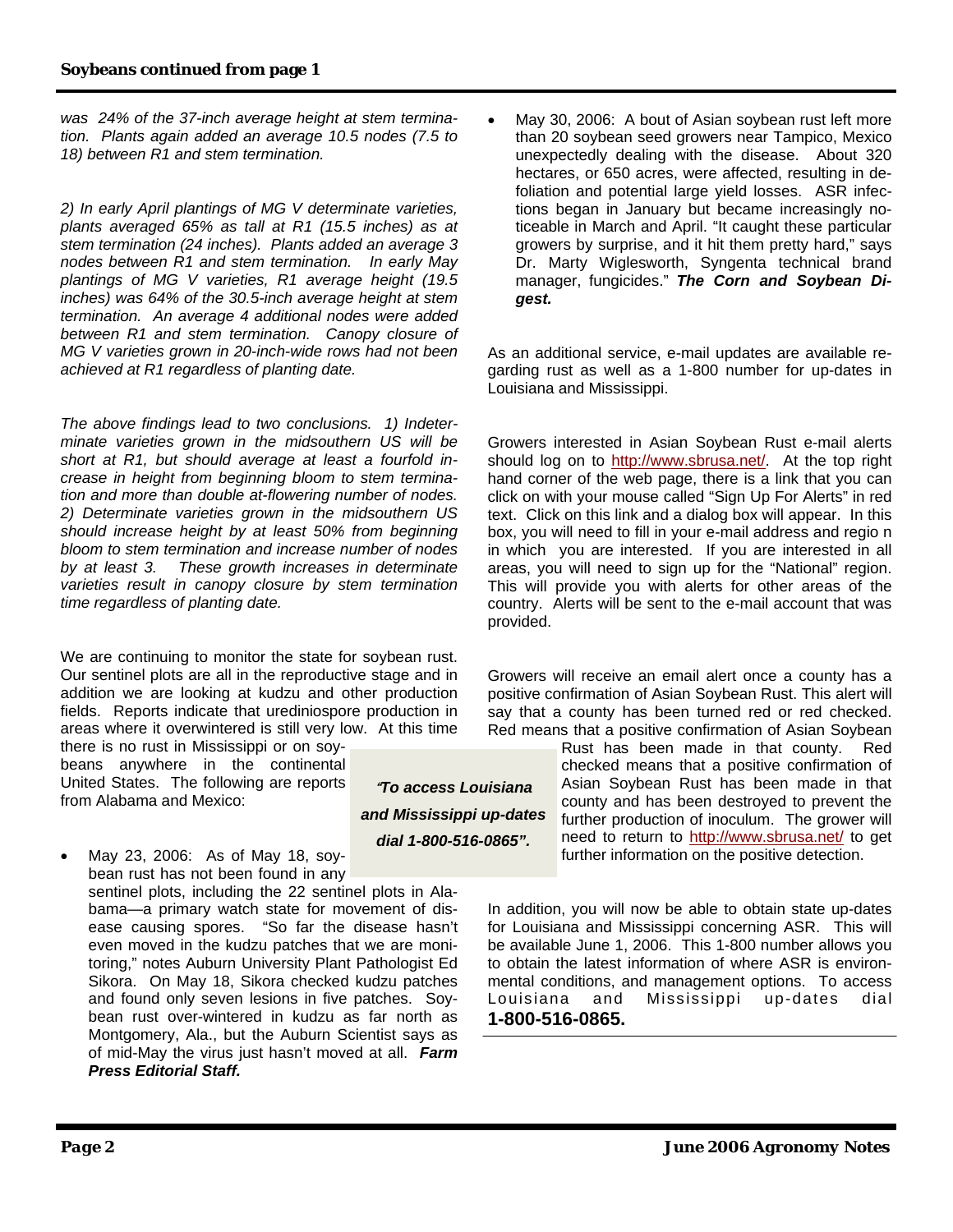# PEANUTS By Mr. Mike Howell

Peanut acreage in the state will increase this year from 15,000 to 20,000 acres. This is the fifth consecutive year we have seen an increase in acres in the state. At this time, most of the peanuts have been planted and are emerging. The season has gotten off to a shaky start. South Mississippi received little to no rainfall from mid February until the first of May. This delayed some early plantings in the area. The northern portion of the state began planting as early as April 20. These peanuts have been delayed in development by temperatures in the 40s and 50s, and some fields were damaged by hail storms. At this time, I am not overly concerned with these delays. Ideal planting dates for peanuts is mid May, and we still have a long season to make up for any delays.

The main focus for growers at this time should be weed control. Data has shown that the first six weeks are the most critical in terms of yield reduction. Weeds that emerge after this time can lead to harvest difficulties and grade problems, but seldom affect the yield. Keep fields clean for the first six weeks, and try to terminate any weed control applications before peanuts start to bloom.

When peanuts reach 60 days of age, it is time to begin fungicide applications for leaf diseases. These applications need to go out in a timely manner every 14 days. Several growers have asked about reducing or eliminating fungicide applications, especially on new peanut ground. If this is the first year that peanuts have been grown in an area, and there have been no soybeans in the area, this may work. If a grower decides to try to reduce fungicide applications, I strongly recommend that somebody check these fields at least once a week. Also, pay special attention to the weather forecast. If conditions become favorable for disease development, and it has been more than 10-12 days since a fungicide application has been made, I would recommend making an application. I do think that there is a possibility of reducing the number of fungicide application in certain conditions. However, we simply don't have the data needed to make these determinations at this time. I want to encourage growers to ask themselves if the reward outweighs the risk before making the decision to not make a fungicide application.

### Corn and Grain Sorghum By Dr. Erick Larson

**Fungicides on corn?** There is more interest in using fungicides on corn this season. Mississippi growers often use fungicides on soybeans and wheat, but have rarely used fungicides in the past on field corn. Obviously, timely fungicide application can help preserve corn yield potential or production fields when foliar disease threatens to reduce yield. However, I believe there is less likelihood of a profitable response to fungicide application on corn at a predetermined growth stage, such as tasseling/ silking, compared to soybeans or wheat grown in our region. During the last 11 years in Mississippi, only two years produced substantial corn foliar disease problems – Common rust in 1997 and Northern and Southern corn leaf blight in 2004. Thus, foliar corn diseases have not been consistently prevalent in our state. Our routine rotation of corn with other crops likely reduces likelihood of

many foliar diseases which survive on corn residue, such as Northern and Southern leaf blight, Gray leaf spot, and Anthracnose, compared to the southern corn belt, where continuous corn, reduced tillage systems and these diseases are common. Furthermore, corn grain yield can be limited by stress over a much longer period than what a single fungicide application can provide protection. Accordingly, proper fungicide application timing largely determines the magnitude of crop response. During the seasons mentioned above, fungicide application at tasseling would have had little effect on disease development in either case, because the disease developed prior to tassel in 1997, or well after tassel (20-35 days) in 2004. Another threatening foliar disease, Southern rust,

Corn and Grain Sorghum continued on page 4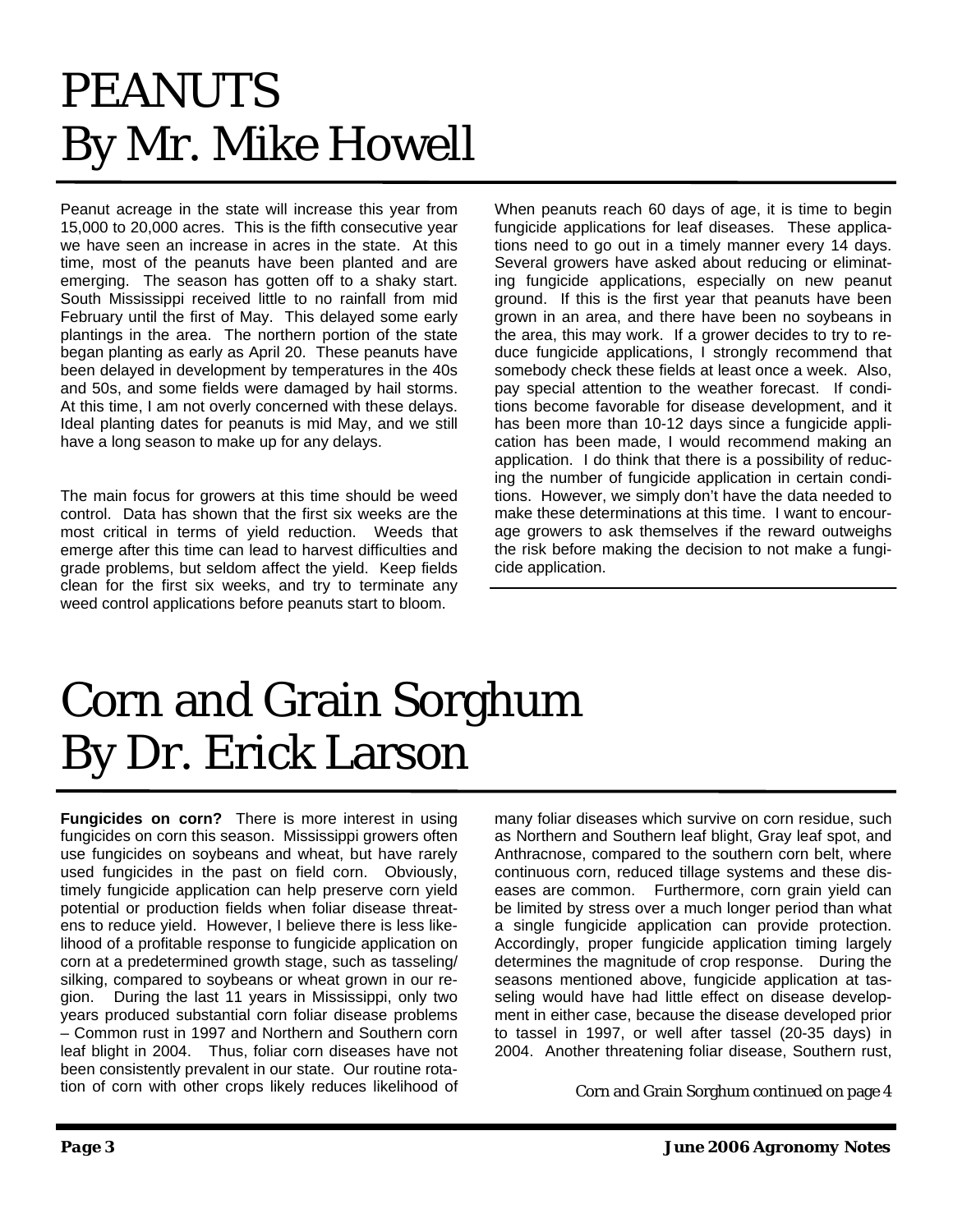has only typically developed very near the end of the corn growing season (50-60 days after tassel) in late July or August. Therefore, corn yield losses from Southern rust have been minimal. This suggests growers should scout corn fields for disease development throughout the season and make a timely fungicide application when disease first appears and environmental conditions threaten disease outbreak, rather than betting on disease development at a finite growth stage. Additionally, unlike Soybean rust, corn leaf diseases are generally quite visible, making scouting more practical.

**Why is the corn tasseling early?** Corn is maturing somewhat earlier than normal this year. This is primarily due to warmer than normal temperatures during April and late May. Mississippi growers also planted over 92% of the corn crop before April 16. The warm, dry weather prevalent during most of April promoted corn establishment and early growth. Thus, our corn crop didn't experience many of the typical early season problems associated with slow growth, underdeveloped root systems and nutrient deficiencies. This, combined with high temperatures during late May, has promoted early tasseling.

**Crunch time for irrigation** Corn's most critical and largest moisture requirement occurs during a four week period following tasseling, which will occur during June through mid-July for most of Mississippi's crop. Potential corn yield can be reduced up to 4 - 8 percent per day due to water deficit during this period. Thus, insufficient irrigation water and/or slight delays can quickly reduce yield potential and evaporate profitability. Corn plants use about 1.50-1.75 inches of water per week during peak water use, so producers almost always must supplement rainfall with irrigation to meet crop demand during this extremely critical period. Therefore, growers using irrigation should begin incrementally meeting crop demand before irrigation system capacity cannot replenish soil moisture, especially with center pivot irrigation systems.

**Will irrigation or rainfall hurt pollination?** Corn possesses a vast overabundance of pollen and several traits, which make the pollination process relatively immune to overhead irrigation or rainfall disturbance. Corn produces a huge overabundance of pollen grains (more than 4000 pollen grains per silk). Physical disturbance caused by overhead irrigation occurs over a very short time period in relation to corn pollination capacity. Pollen shed normally lasts 5 to 8 days, during which pollination may occur at any time. Corn plants also have an innate ability to stop pollen shed when the tassel is too wet or dry and trigger pollen shed when conditions are favorable. Additionally, silks are quite sticky, which makes pollen grains hard to wash off after they land on a silk. Thus, the physical disturbance caused by rainfall or overhead irrigation will not reduce corn pollination in a normal field environment.

**Scouting Needs** You don't have to be a corn specialist to effectively scout corn, but you should continue walking fields, closely looking for problems, so that appropriate and timely management decisions may be addressed throughout the entire growing season. The magnitude of crop response to many in-season inputs, such as irrigation, fertilizer, and pesticide applications is very dependent upon timing – and scouting can help vastly improve the timing of these inputs. Producers with irrigation capacity should monitor soil moisture status nearly daily during the sensitive early reproductive period. Scouting should also reveal fertility deficiencies and prevalent weed competition problems. The second generation of corn borers will also occur late this month. Also, monitor fields for postemergence herbicide injury and drift.

### **Grain Sorghum**

**Irrigation timing** Grain sorghum is very droughttolerant. However, it will respond positively to supplemental irrigation during droughty conditions. These characteristics make grain sorghum well suited for limited irrigation. Grain sorghum is most dependent upon moisture around the boot stage. The boot stage is characterized by the head swelling inside the flag leaf sheath, immediately prior to heading. Grain sorghum water use is maximized from rapid vegetative growth stages through the soft dough stage. Water use during this time typically peaks at about 1.5 inches per week. Water use rapidly declines after the soft dough stage. Therefore, a furrowirrigation application just prior to the boot stage, followed by another at bloom (if needed) should provide nearly the entire yield potential of full irrigation. Center-pivot irrigation systems typically require several applications since total water application is limited (compared to furrow irrigation) by runoff potential.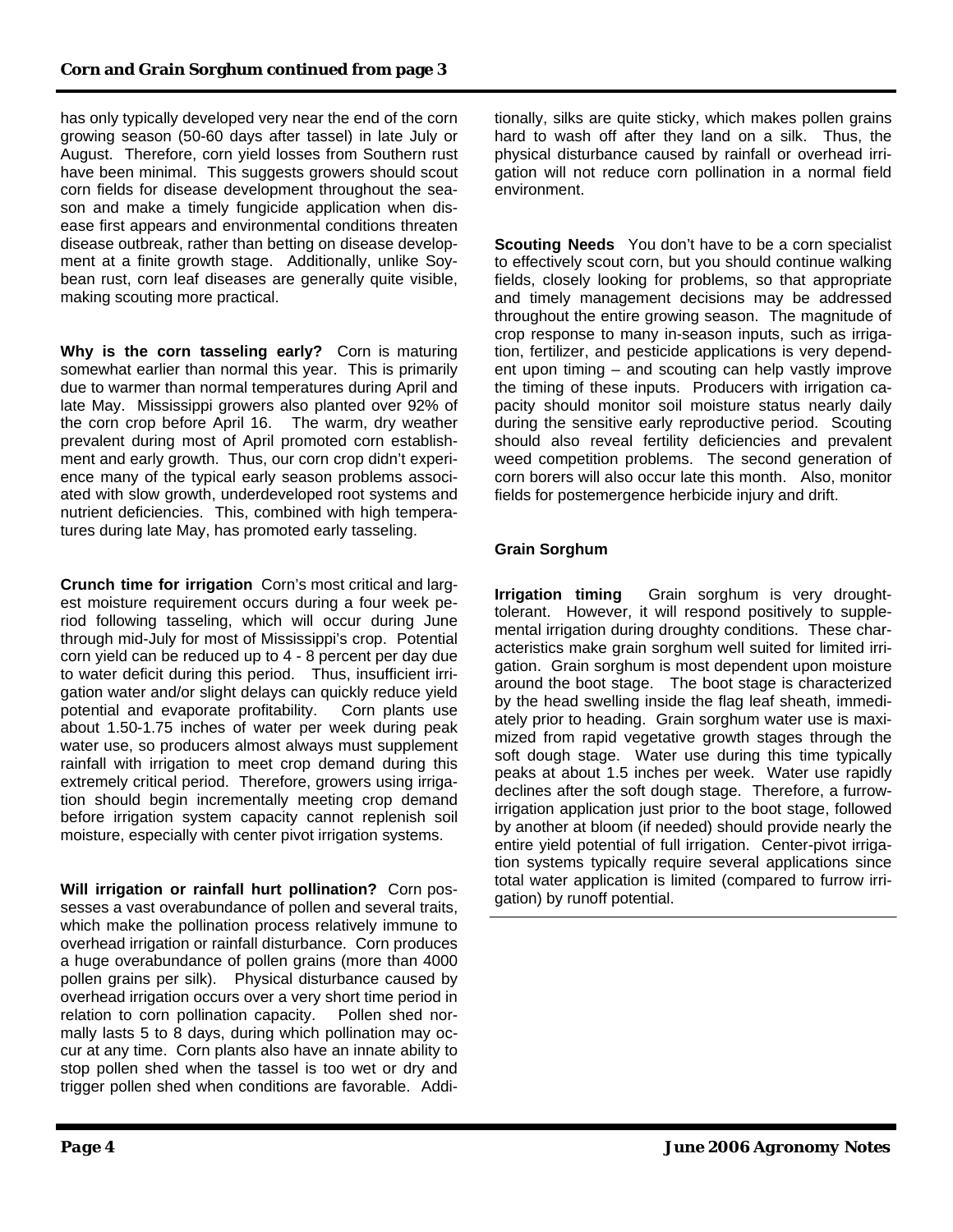# Rice By Dr. Nathan Buehring

This year we had a lot rice planted at the same time, which will come into play at harvest time. Some rice will be a little greener when you begin harvesting and a little drier when you finish harvesting. Managing a harvest schedule at the end of the growing season will be somewhat tricky to say the least. If you have a bunch of rice ready to harvest at the same time, the question would be where do I start. First, look at your varieties or hybrids that you have ready because this is how I would determine where to start. I would begin harvesting any of the hybrids first. They tend to have better milling yields when they are cut a little greener and dried in the bin. Next, I would cut varieties such as Wells and Priscilla, which also need to be cut a little greener. The last varieties on the list to harvest in order would be Cocodrie, Cheniere, CL 161 and Cl 131. These last varieties can stand to get somewhat drier than others without affecting milling yields.

Growers also have been interested in using sodium chlorate to desicate and dry rice. Sodium chlorate can be beneficial to increase harvesting efficiency on varieties that have a lot of green foliage and to dry high moisture rice in the field. However, there are some keys to being successful when using sodium chlorate: 1) apply sodium chlorate when rice grain is near 25% moisture and 2) harvest within seven days after application or before rice

## **Cotton** By Dr. Tom Barber

According to this week's crop condition report from the Mississippi Agriculture Statistics Service, approximately 11% of the Mississippi cotton crop is squaring. This is good considering the shape we were in a week or 2 weeks ago. The dryer, warmer weather has finally made the cotton look like cotton. I have been asked several questions about early season growth regulator (pix) applications. This year has been an extremely hard year on early season cotton. With the stresses from cool conditions, sand blasting, hail, etc. this cotton is still recovering. I would be extremely cautious in making growth regulator applications. Previous data from many years shows that applications made at the pin-head square

moisture drops below 15%. Rice will need to be harvested in a timely manner following a sodium chlorate application to prevent any reduction in head rice yields; therefore, do not get ahead of your combine capacity. Once rice moisture drops below 15%, rice is subject to rewetting and drying cycles caused by rain or heavy dews, which reduces head rice yields. Sodium chlorate can be an effective tool to assist producers through the harvest season. Producers should exercise caution when using sodium chlorate, especially in unsettling weather patterns, as we have seen this year.

Post-harvest management is a requirement for maximum milling yields. The following are tips to maximize milling yields: 1) avoid leaving high moisture (18-20%) rice on trucks or in combines for more than 24 hrs and low moisture (16-18%) for more than 48 hrs, 2) avoid using high heat (> 90°) and high volumes of air to dry high moisture rice (set temperature to 85 to 90° for rice that is above 15% moisture) 3) avoid placing rice with a moisture difference of 3% in the same bin, 4) avoid placing high moisture rice on top of low moisture rice in the bin. Keeping these key things in mind can result in a high quality crop.

stage are more likely to stunt the cotton and may result in premature cutout. Moisture supply, high nitrogen availability, and heat generally result in vigorous growth conditions in early season. Plant height may easily exceed 30 inches at bloom in some fields. Needless to say it is important to monitor plant growth and fruit retention in every field. Variety, history of vigorous growth, and the current moisture and crop condition are the major factors in helping to select the proper growth regulator program, or decide if it is needed at all.

Cotton continued on page 6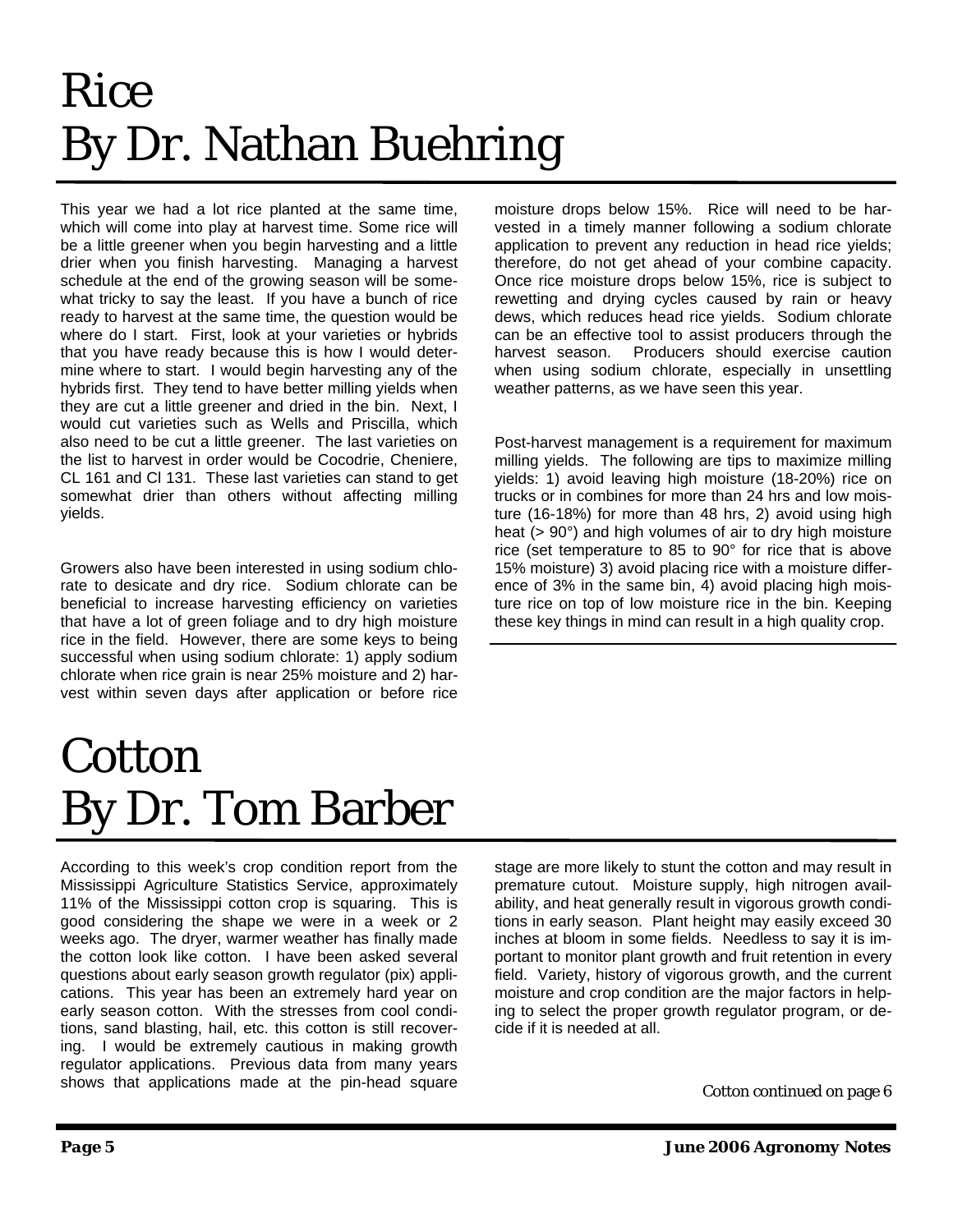The more indeterminate type varieties such as DP 555 BGRR have historically responded better to pix when earlier low rate multiple applications of growth regulator are made. However, caution should still be used if the field has been dry for a long period of time and the plants are under stress. In fields that have caught rains and have a history of rank growth, early lower rate applications may be warranted. The safest bet on timing application is waiting about 14 days after first square or about 10 days prior to bloom.

I have been asked some questions regarding **Stance.** Stance is a new plant growth regulator that will be marketed in 2006. Stance is a mixture of mepiquat chloride (0.736 lb/gal) and cyclanilide (0.184 lb/gal). Cyclanilide is also the synergist that is mixed with ethephon in the defoliant Finish. Do not worry, Stance will not defoliate cotton, however, because Stance contains a higher percentage of mepiquat chloride with the synergist, the application rates will be different from other mepiquat products. The labeled rates of Stance are 2-3 oz/A. I have included a table with Stance height reduction data and comparisons with other products that I conducted last year. Most of these applications began at match head square. This is just 1 year of data; I do not have enough experience or data to make early season recommendations with Stance. It is crucial to understand the rate structure for early season applications because the correct rate is critical to prevent stunting or reduce probability of early cutout. I will not recommend applying Stance at pin head or match head square applications until I have more data on the rate structure for early season. However if you want to try Stance as an alternative, I would begin applications approximately a week to 10 days prior to bloom if the application is warranted. Last year no negative effect was noticed in my data, but again it is 1 years worth of data. I along with other colleagues at Mississippi State will continue to evaluate Stance to determine the best fit in Mississippi cotton production.

The table below contains 3 different timing methods: Match head square, followed by another application 14 days later, and followed by an application at early bloom. In this trial the 3 applications of Stance at 2 oz/A is comparable to 3 applications of Mepex or Pentia as far as height reduction. There were no significant differences in yield, therefore yield was not included.

| <b>Treatment</b> |                | Rate            | <b>Growth Stage</b> | Height (in) August |
|------------------|----------------|-----------------|---------------------|--------------------|
| Untreated        |                |                 |                     | 52.125             |
| Mepex            | 4              | fl $oz/a$       | Match Head          |                    |
|                  | 4              | fl $oz/a$       | 14 Days Later       |                    |
|                  | 8              | fl oz/a         | Early Bloom         | 47.688             |
| Mepex            | 8              | fl $oz/a$       | Match Head          |                    |
|                  | 8              | fl $oz/a$       | 14 Days Later       |                    |
|                  | 16             | fl oz/a         | Early Bloom         | 43                 |
| Stance           | 2              | fl $oz/a$       | Match Head          |                    |
|                  | $\overline{2}$ | fl $oz/a$       | 14 Days Later       |                    |
|                  | 2              | fl oz/a         | Early Bloom         | 43.25              |
| Stance           | $\overline{2}$ | fl $oz/a$       | Match Head          |                    |
|                  | 3              | fl oz/a         | Early Bloom         | 44                 |
| Pentia           | 4              | fl $\alpha$ z/a | Match Head          |                    |
|                  | 4              | fl $oz/a$       | 14 Days Later       |                    |
|                  | 8              | fl oz/a         | Early Bloom         | 47.688             |
| Pentia           | 8              | fl $oz/a$       | Match Head          |                    |
|                  | 8              | fl oz/a         | 14 Days Later       |                    |
|                  | 16             | fl oz/a         | Early Bloom         | 44.313             |